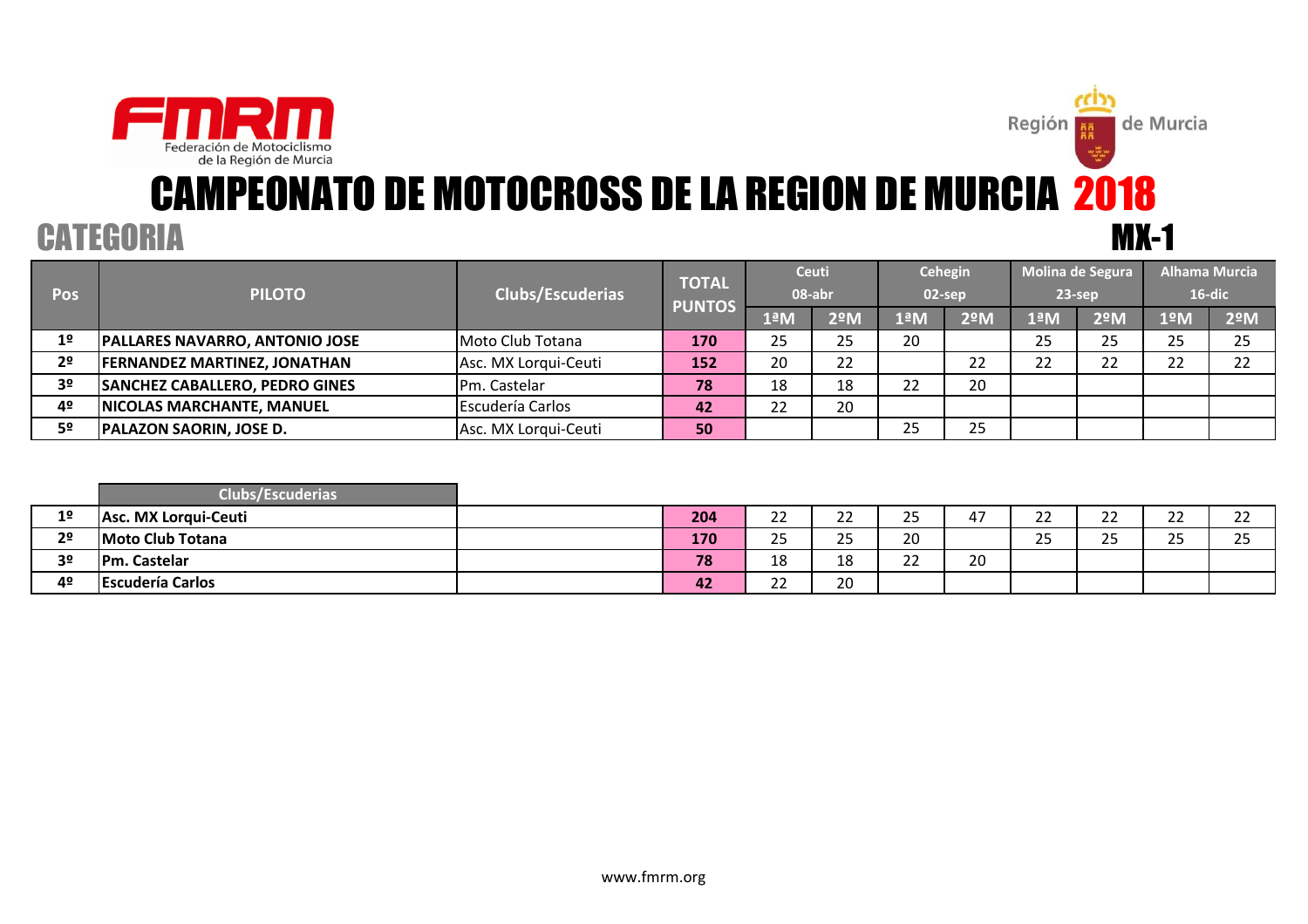



# MX-2 CAMPEONATO DE MOTOCROSS DE LA REGION DE MURCIA 2018

|                |                                  |                              | <b>TOTAL</b>  | <b>Ceuti</b> |               |                       | <b>Cehegin</b> |               | Molina de Segura |     | Alhama Murcia |
|----------------|----------------------------------|------------------------------|---------------|--------------|---------------|-----------------------|----------------|---------------|------------------|-----|---------------|
| <b>Pos</b>     | <b>PILOTO</b>                    | Clubs/Escuderias             |               | 08-abr       |               |                       | $02$ -sep      |               | $23$ -sep        |     | $16$ -dic     |
|                |                                  |                              | <b>PUNTOS</b> | 1ªM          | $2^{\circ}$ M | $1^{\underline{a}}$ M | $2^{\circ}$ M  | $1^{\circ}$ M | $2^{\circ}$ M    | 1ºM | $2^{\circ}$ M |
| 1 <sup>°</sup> | <b>PINTOR RUBIO, ALEJANDRO</b>   | Moto Club Begastri           | 174           | 20           | 20            | 25                    | 25             | 20            | 20               | 22  | 22            |
| 2 <sup>o</sup> | <b>CAMPOY GOMARIZ, ALEJANDRO</b> | Escudería Carlos             | 150           | 25           | 25            |                       |                | 25            | 25               | 25  | 25            |
| 3 <sup>o</sup> | MARTINEZ SARMIENTO, ANDREA       | <b>Escudería Carlos</b>      | 128           |              |               | 22                    | 22             | 22            | 22               | 20  | 20            |
| 4º             | <b>IKLAFEN, NISRINE</b>          | <b>Twenty One University</b> | 76            |              |               | 20                    | 20             | 18            | 18               |     |               |
| 5º             | <b>STORM, AMANDA</b>             | <b>Twenty One University</b> | 44            | 22           | 22            |                       |                |               |                  |     |               |
| 6 <sup>o</sup> | <b>SERRANO GONZALEZ, DAVID</b>   | Asc. MX Lorgui-Ceuti         | 36            | 18           | 18            |                       |                |               |                  |     |               |
| 7º             | <b>ABADIA ORTIN, FATIM</b>       | Asc. La Salceda              | 32            |              |               |                       |                | 16            | 16               |     |               |
|                |                                  |                              |               |              |               |                       |                |               |                  |     |               |

|                | <b>Clubs/Escuderias</b>      |     |                 |                           |                   |                      |                  |    |                     |          |
|----------------|------------------------------|-----|-----------------|---------------------------|-------------------|----------------------|------------------|----|---------------------|----------|
| 1 <sup>°</sup> | <b>Escudería Carlos</b>      | 278 | つに<br>رے        | 25                        | $\mathbf{a}$<br>ے | $\sim$<br><u>_ _</u> | 47               | 47 | 45                  | 45       |
| 2 <sup>o</sup> | <b>Moto Club Begastri</b>    | 174 | 20              | 20                        | ЭE<br>رے          | $\cap$<br>رے         | 20               | 20 | $\sim$<br><u>__</u> | ີ<br>ے ے |
| 3 <sup>o</sup> | <b>Twenty One University</b> | 120 | າາ<br><u>__</u> | $\mathbf{a}$<br><u>__</u> | 20                | 20                   | <b>1 Q</b><br>ᅭᇰ | 18 |                     |          |
| 4º             | Asc. MX Lorqui-Ceuti         | 36  | 18              | 18                        |                   |                      |                  |    |                     |          |
| 50             | Asc. La Salceda              | 32  |                 |                           |                   |                      | 16               | 16 |                     |          |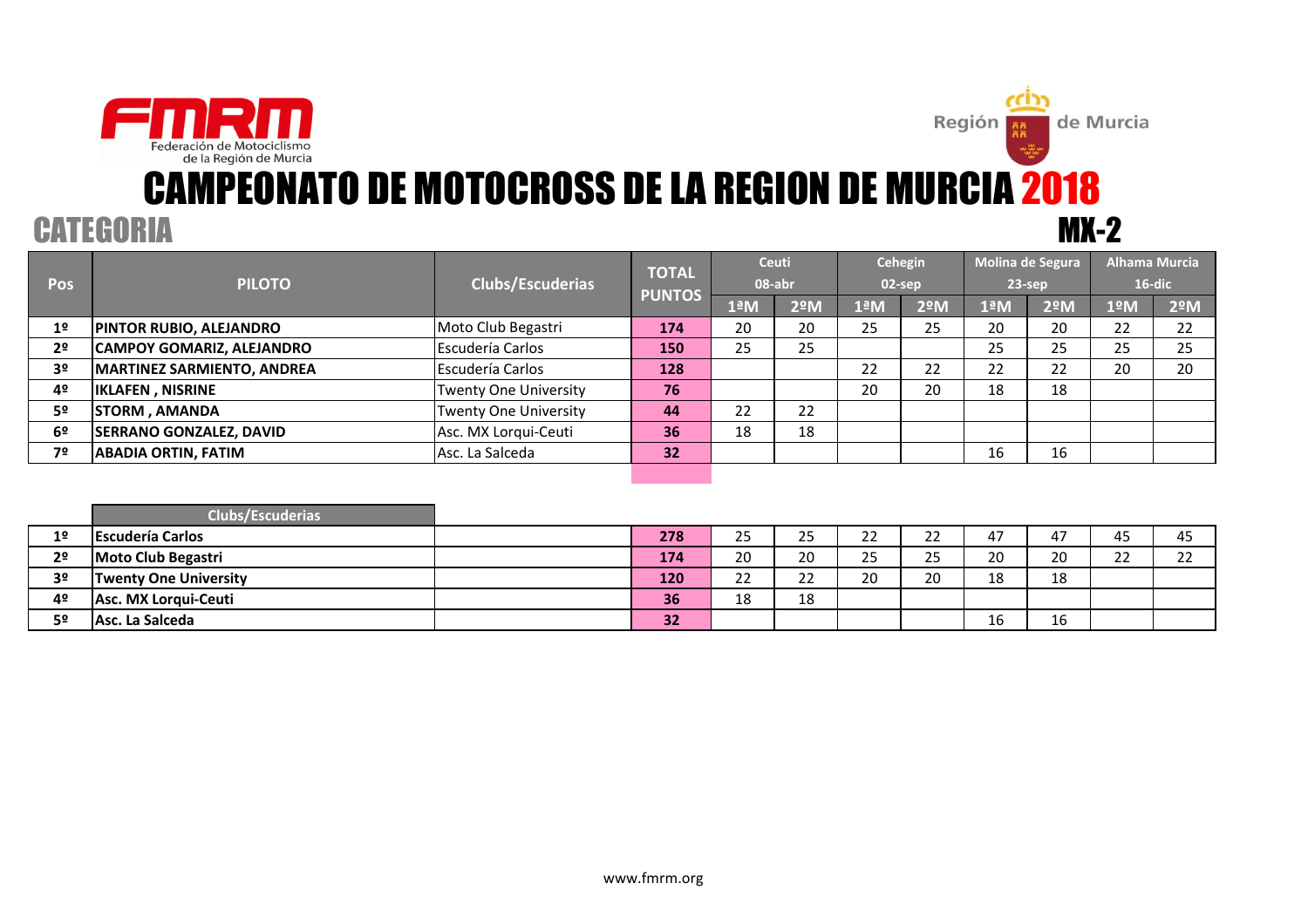



# CAMPEONATO DE MOTOCROSS DE LA REGION DE MURCIA 2018CATEGORIA MX-MASTER35

|                |                                      |                  | <b>TOTAL</b>  |     | <b>Ceuti</b>  |                       | <b>Cehegin</b> |                       | Molina de Segura | <b>Alhama Murcia</b> |           |
|----------------|--------------------------------------|------------------|---------------|-----|---------------|-----------------------|----------------|-----------------------|------------------|----------------------|-----------|
| <b>Pos</b>     | <b>PILOTO</b>                        | Clubs/Escuderias | <b>PUNTOS</b> |     | 08-abr        |                       | 02-sep         |                       | $23$ -sep        |                      | $16$ -dic |
|                |                                      |                  |               | 1ªM | $2^{\circ}$ M | $1^{\underline{a}}$ M | $2^{\circ}$ M  | $1^{\underline{a}}$ M | $2^{\circ}$ M    | 1ºM                  | 2ºM       |
| 1 <sup>o</sup> | <b>VALIENTE FERNANDEZ, CARLOS</b>    | Esc. Del Segura  | 188           | 25  | 25            | 22                    | 22             | 25                    | 25               | 22                   | 22        |
| 2 <sup>o</sup> | <b>ALBERT PEREZ, ALBERTO JAVIER</b>  | Asc. MX Lorqui   | 146           | 22  | 22            | 16                    | 16             | 18                    | 18               | 16                   | 18        |
| 3 <sup>o</sup> | <b>VALIENTE FERNANDEZ, ALEJANDRO</b> | Esc. Del Segura  | 102           |     |               | 20                    | 20             | 20                    | 22               | 20                   |           |
| 4º             | <b>GARRIDO MARCO, ISMAEL</b>         | Asc. MX Lorqui   | 78            |     |               | 18                    | 18             | 22                    | 20               |                      |           |
| 5º             | <b>GARCIA GARCIA, JOSE L.</b>        | Asc. MX Lorqui   | 50            |     |               | 25                    | 25             |                       |                  |                      |           |
| 6º             | <b>ORTUÑO NICOLAS, JOSE</b>          | Mc. Alhama       | 50            |     |               |                       |                |                       |                  | 25                   | 25        |
| 7º             | <b>SANCHEZ MARIN, GABRIEL</b>        | Mc. Totana       | 38            |     |               |                       |                |                       |                  | 18                   | 20        |
|                |                                      |                  |               |     |               |                       |                |                       |                  |                      |           |

|                | ____<br>vescuderias<br>uups |     |              |               |                         |              |                              |                    |                        |             |
|----------------|-----------------------------|-----|--------------|---------------|-------------------------|--------------|------------------------------|--------------------|------------------------|-------------|
| 1 <sup>o</sup> | Del Segura<br><b>IEsc</b>   | 290 | $\sim$ $-$   | つに<br>ر ے     | ——————————————————————— | $\sim$<br>4∠ | $\sim$ $\sim$<br>4.<br>- - - | $\sim$ $\sim$<br>4 | $\overline{a}$<br>44 Z | $\sim$<br>ᅩ |
| 2 <sup>o</sup> | Asc. MX Lorqui              | 242 | $\sim$<br>-- | $\sim$<br>--- | -                       | $\sim$<br>д. | 40                           | 38                 | 16                     | 10<br>ᅟᅩᅌ   |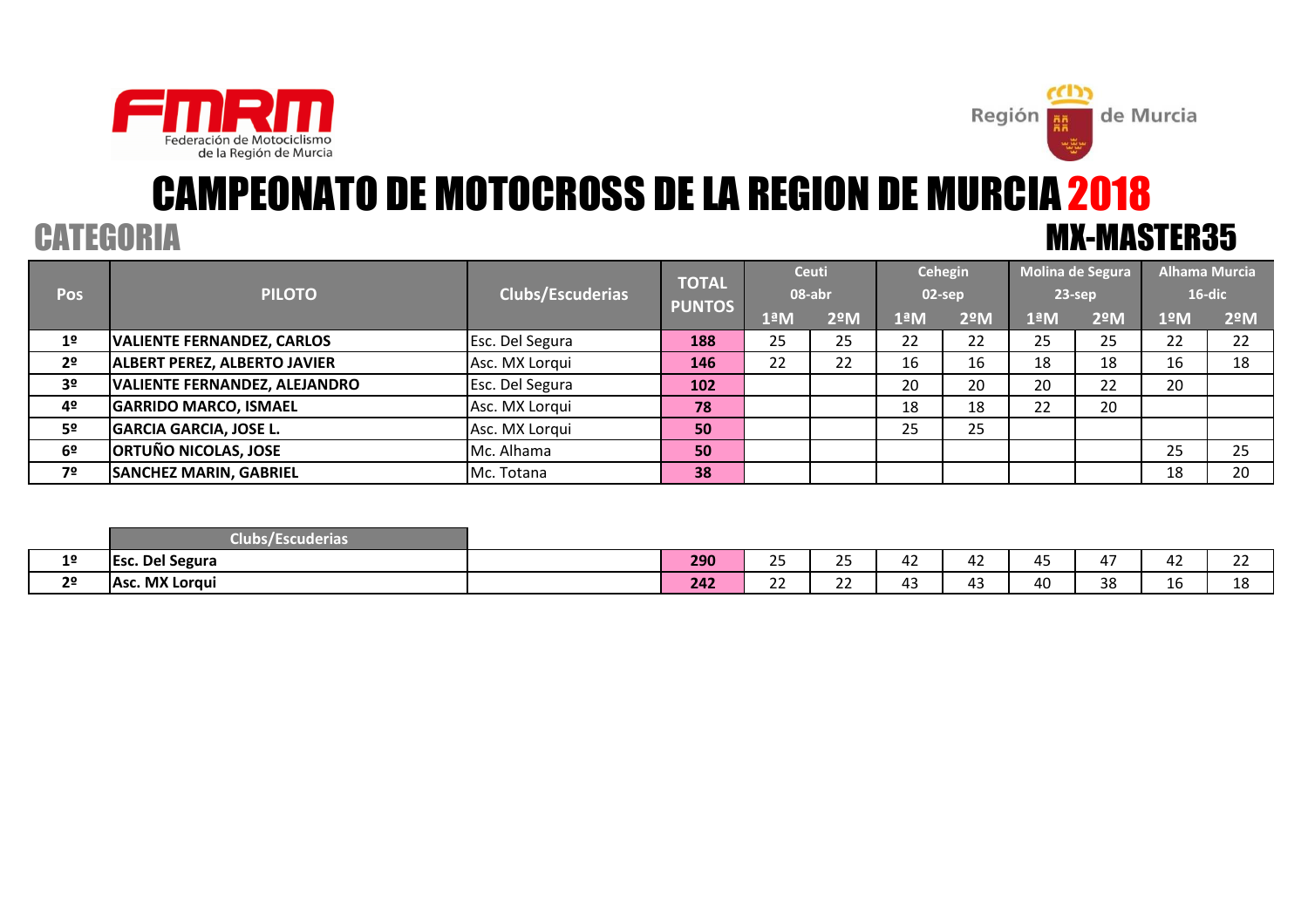



# CAMPEONATO DE MOTOCROSS DE LA REGION DE MURCIA 2018CATEGORIA MX-MASTER50

|                |                                     |                         | <b>TOTAL</b>  | <b>Ceuti</b> |               |          | Cehegin   |           | Molina de Segura |           | <b>Alhama Murcia</b> |
|----------------|-------------------------------------|-------------------------|---------------|--------------|---------------|----------|-----------|-----------|------------------|-----------|----------------------|
| Pos            | <b>PILOTO</b>                       | <b>Clubs/Escuderias</b> | <b>PUNTOS</b> | 08-abr       |               |          | 02-sep    |           | $23$ -sep        |           | 16-dic               |
|                |                                     |                         |               | 1ªM          | $2^{\circ}$ M | 1ªM      | 2ºM       | lªM       | $2^{\circ}$ M    | 1ºM.      | $2^{\circ}$ M        |
| 1 <sup>°</sup> | <b>GUILLEN PEREZ, ANTONIO</b>       | <b>Escuderia Carlos</b> | 194           | つつ<br>LL     | つつ<br>∠∠      | 25       | 25        | 25        | 25               | 25        | 25                   |
| 2 <sup>o</sup> | <b>ENRIQUE MOLINA, FRANCISCO</b>    | PM. Castelar            | 182           | 25           | 25            | າາ<br>∠∠ | າາ<br>ے ے | າາ<br>ے ے | າາ<br>້          | າາ<br>ے ے | วว<br>ے ے            |
| 3 <sup>o</sup> | <b>LUCAS, JUAN JOSE</b>             | Escuderia J-80          | 60            | 20           | 20            | 20       |           |           |                  |           |                      |
| 4º             | <b>PEREZ CASTEJON, MIGUEL RAMON</b> | Escuderia Carlos        | 20            |              |               |          |           |           |                  | 20        |                      |

|                | Clubs<br>Escuderias     |     |                    |                |                      |                     |                  |                            |              |              |
|----------------|-------------------------|-----|--------------------|----------------|----------------------|---------------------|------------------|----------------------------|--------------|--------------|
| 1 <sup>°</sup> | <b>Escuderia Carlos</b> | 214 | $\sim$<br>__       | $\sim$<br>__   | $\sim$ $\sim$<br>ر ے | n m<br>,,<br>ت      | つに<br>رے         | $\sim$ $-$<br>ر ے          | 45           | つに<br>رے     |
| 2 <sup>o</sup> | <b>PM. Castelar</b>     | 182 | $\sim$ $\sim$<br>ت | $\neg$<br>__   | $\sim$<br><u>__</u>  | $\sim$<br><u>__</u> | າາ<br><u>_ _</u> | $\sim$ $\sim$<br><u>__</u> | $\sim$<br>__ | $\sim$<br>∠∠ |
| 3 <sup>o</sup> | <b>Escuderia J-80</b>   | 60  | 20                 | $\Omega$<br>ZU | $\Omega$<br>ZU       |                     |                  |                            |              |              |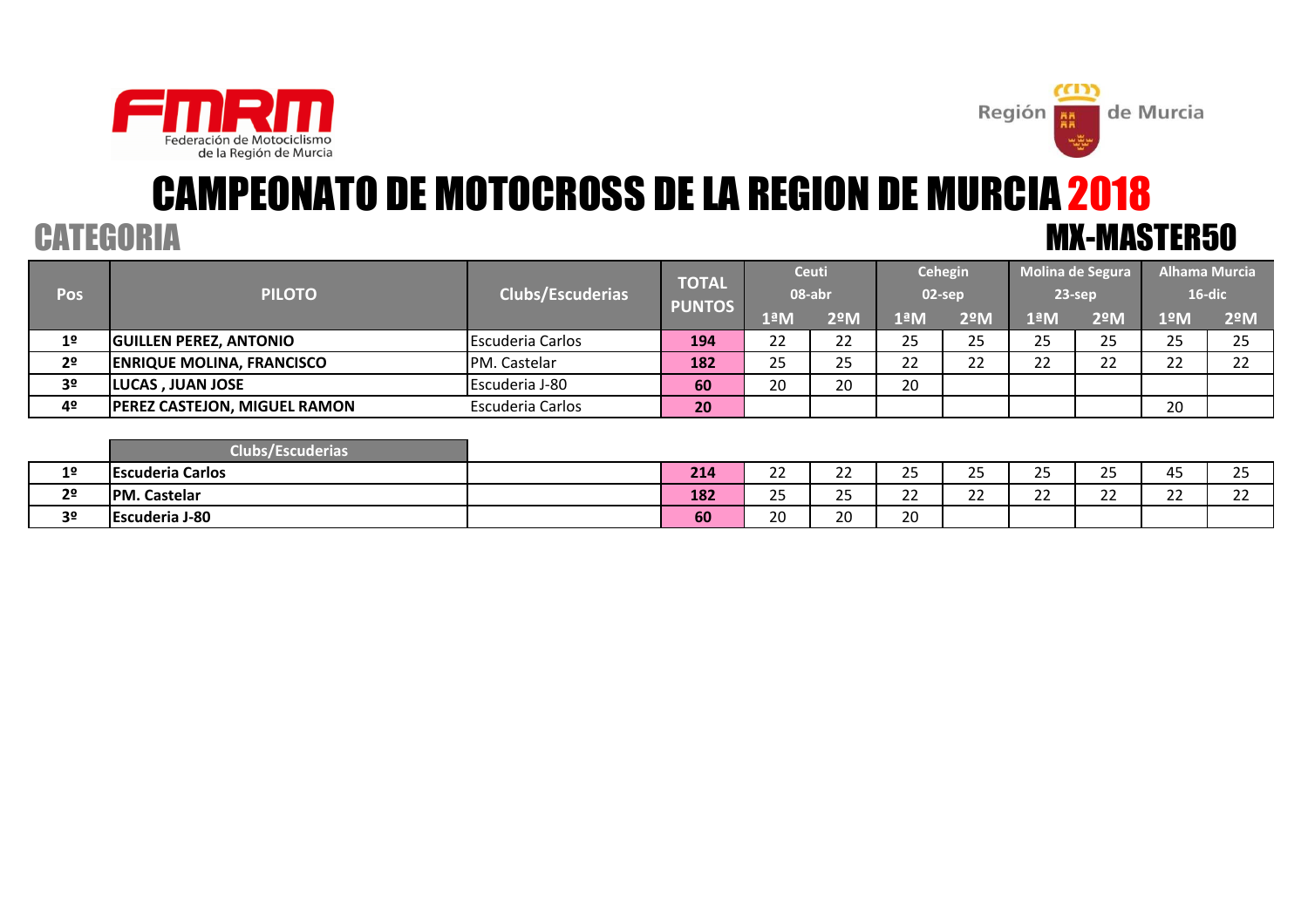



Región **RE** 

de Murcia

|                 |                                      |                         | <b>TOTAL</b>  |                  | <b>Ceuti</b>  |                  | <b>Cehegin</b> | Molina de Segura |               | <b>Alhama Murcia</b> |               |
|-----------------|--------------------------------------|-------------------------|---------------|------------------|---------------|------------------|----------------|------------------|---------------|----------------------|---------------|
| <b>Pos</b>      | <b>PILOTO</b>                        | Clubs/Escuderias        | <b>PUNTOS</b> |                  | 08-abr        |                  | 02-sep         |                  | $23$ -sep     | 16-dic               |               |
|                 |                                      |                         |               | 1 <sup>a</sup> M | $2^{\circ}$ M | 1 <sup>a</sup> M | $2^{\circ}$ M  | 1 <sup>a</sup> M | $2^{\circ}$ M | 1 <sup>a</sup> M     | $2^{\circ}$ M |
| 1 <sup>°</sup>  | <b>CHERRY, NICK</b>                  | Escuderia J-80          | 172           | 22               | 22            | 22               | 18             | 25               | 25            | 20                   | 18            |
| 2 <sup>o</sup>  | <b>CANO MARTINEZ, FRANCISCO</b>      | Escuderia Remoto        | 146           | 18               | 18            | 16               | 16             | 20               | 20            | 18                   | 20            |
| 3 <sup>o</sup>  | <b>ALCAZAR PONCE, FRANCISCO J</b>    | Moto Club Totana        | 135           | 25               | 16            | 25               | 22             |                  |               | 25                   | 22            |
| 4º              | <b>SANTOS SANCHEZ, ANTONIO JESUS</b> | Pm. Castelar            | 125           |                  |               | 14               | 20             | 22               | 22            | 22                   | 25            |
| 5º              | MUÑOZ MEDINA, DAVID                  |                         | 66            |                  |               | 15               | 15             | 18               | 18            |                      |               |
| -62             | <b>BELCHI BELCHI, SALVADOR</b>       | <b>Escuderia Carlos</b> | 49            | 15               |               | 20               | 14             |                  |               |                      |               |
| 7º              | <b>CANO GIL, DOMINGO</b>             | Asc. MX Lorqui          | 45            | 20               | 25            |                  |                |                  |               |                      |               |
| 8º              | <b>RUIZ DUQUE, FRANCISCO J.</b>      | Moto Club Begastri      | 43            |                  |               | 18               | 25             |                  |               |                      |               |
| 9º              | <b>PEREZ LOZANO, JAVIER</b>          | Escuderia J-80          | 36            | 16               | 20            |                  |                |                  |               |                      |               |
| 11 <sup>°</sup> | <b>PASTOR ASENSIO, ERNESTO</b>       | Escuderia J-80          | 31            |                  |               |                  |                |                  |               | 15                   | 16            |
| $10^{\circ}$    | <b>MATEOS VENTEO, JOSE</b>           | Escuderia J-80          | 31            |                  |               |                  |                |                  |               | 16                   | 15            |

|                | Clubs/Escuderias        |     |    |    |    |    |    |    |    |    |
|----------------|-------------------------|-----|----|----|----|----|----|----|----|----|
| 1 <sup>o</sup> | <b>Escuderia J-80</b>   | 240 | 38 | 42 | 22 | 18 | 25 | 25 | 36 | 34 |
| 2 <sup>o</sup> | <b>Escuderia Remoto</b> | 146 | 18 | 18 | 16 | 16 | 20 | 20 | 18 | 20 |
| 3 <sup>o</sup> | Moto Club Totana        | 135 | 25 | 16 | 25 | 22 |    |    | 25 | 22 |
| 4º             | Pm. Castelar            | 125 |    |    | 14 | 20 | 22 | 22 | 22 | 25 |
| 5 <sup>o</sup> | <b>Escuderia Carlos</b> | 49  | 15 |    | 20 | 14 |    |    |    |    |
| 6 <sup>o</sup> | Asc. MX Lorqui          | 45  | 20 | 25 |    |    |    |    |    |    |
| 7º             | Moto Club Begastri      | 43  |    |    | 18 | 25 |    |    |    |    |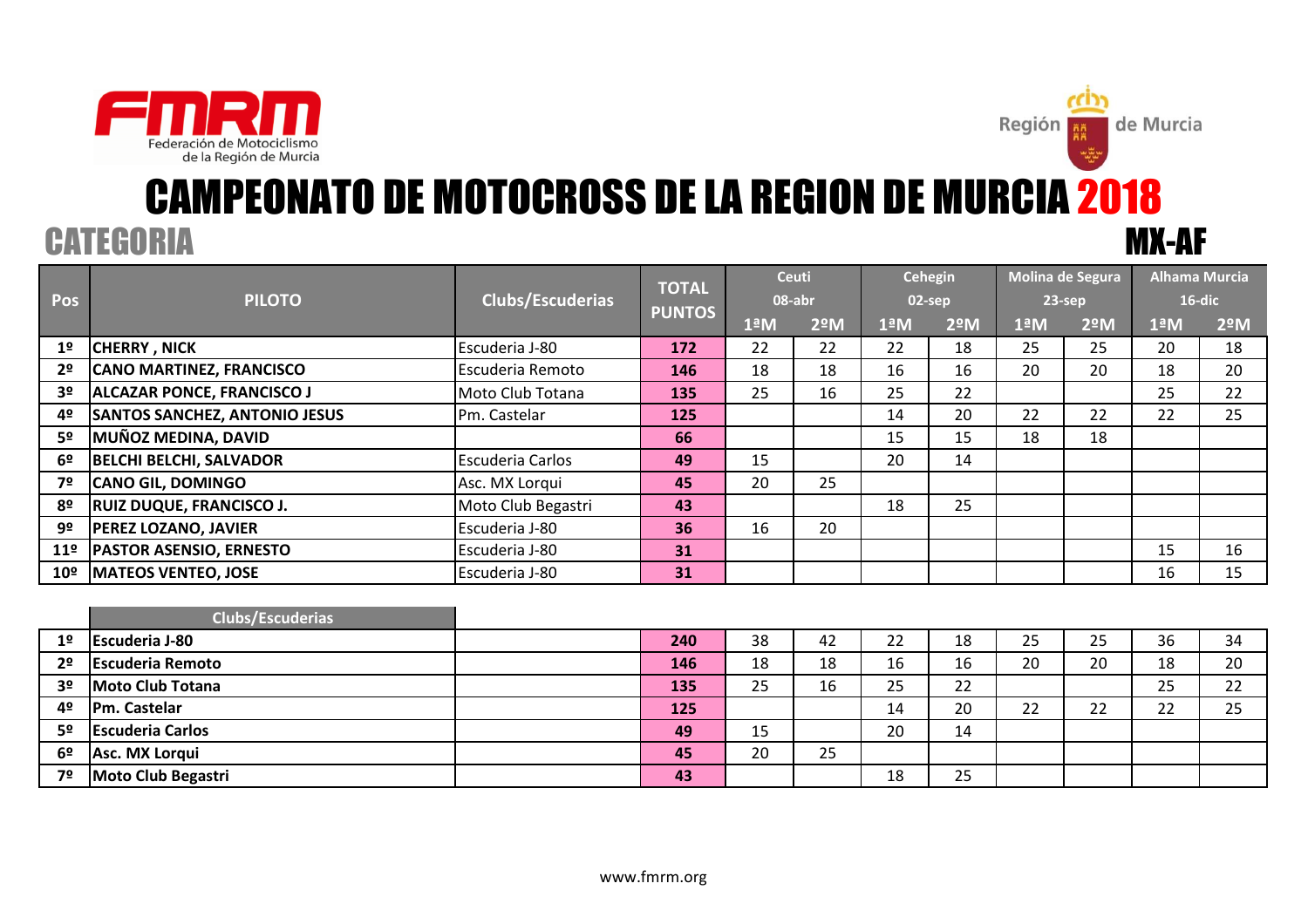

|                 |                                        |                              | <b>TOTAL</b>   |                      | <b>Ceuti</b>  |                       | <b>Cehegin</b> |                      | Molina de Segura |                      | <b>Alhama Murcia</b> |
|-----------------|----------------------------------------|------------------------------|----------------|----------------------|---------------|-----------------------|----------------|----------------------|------------------|----------------------|----------------------|
| Pos             | <b>PILOTO</b>                          | <b>Clubs/Escuderias</b>      |                | 08-abr               |               |                       | 02-sep         | 23-sep               |                  |                      | $16$ -dic            |
|                 |                                        |                              | <b>PUNTOS</b>  | $1^{\underline{a}}M$ | $2^{\circ}$ M | $1^{\underline{a}}$ M | $2^{\circ}$ M  | $1^{\underline{a}}M$ | $2^{\circ}$ M    | $1^{\underline{a}}M$ | $2^{\circ}$ M        |
| 1º              | <b>TORNEL CAMARA, CARLOS JAVIER</b>    | The Family 15 Racing         | 175            | 20                   | 25            | 25                    | 25             | 22                   | 18               | 22                   | 18                   |
| 2 <sup>o</sup>  | <b>MOLINA SANCHEZ, JOSE ANTONIO</b>    | Escuderia J-80               | 140            | 18                   | 18            | 22                    | 14             | 25                   | 25               | 18                   |                      |
| 3 <sup>o</sup>  | <b>MORANTE GARCIA, PASCUAL</b>         | MX Lorqui-Ceuti              | 129            | 15                   | 14            | 18                    | 20             | 20                   | 22               | 20                   |                      |
| 4º              | <b>CORBALAN RODRIGUEZ, JOSE JAVIER</b> | Mc. Calasparra               | 103            |                      |               | 20                    | 22             | 12                   | 16               | 13                   | 20                   |
| 5º              | <b>SANTAMARIA AROCA, FELIX</b>         | Esc. RTZ                     | 95             |                      |               | 13                    | 13             | 16                   | 15               | 16                   | 22                   |
| 6º              | <b>MOROTE FERNANDEZ, IVAN</b>          | Pm. Castelar                 | 90             | 12                   | 13            | 12                    | 15             | 18                   | 20               |                      |                      |
| 7º              | <b>GARCIA OVEJERO, ANGEL</b>           | <b>Twenty One University</b> | 88             | 16                   | 16            | 15                    | 18             | 11                   | 12               |                      |                      |
| 8º              | <b>GARRIDO PEREZ, DAMIAN</b>           | The Family 15 Racing         | 77             |                      |               | 10                    | 9              | 14                   | 14               | 15                   | 15                   |
| 9º              | <b>PUERTA JIMENEZ, PEDRO</b>           | Pm. Castelar                 | 57             |                      |               | 11                    | 16             |                      |                  | 14                   | 16                   |
| 10º             | <b>HERRERO MARTINEZ, SERGIO</b>        | Escuderia J-80               | 52             |                      |               |                       |                | 13                   | 13               | 12                   | 14                   |
| $11^{\circ}$    | <b>LEON GARCIA, PEDRO</b>              | Poli Sport Club Cartagena    | 50             |                      |               |                       |                |                      |                  | 25                   | 25                   |
| 12º             | <b>NODDEGAARD, TOBIAS</b>              | <b>Twenty One University</b> | 45             | 25                   | 20            |                       |                |                      |                  |                      |                      |
| 13º             | <b>SANCHEZ FERNANDEZ, JUAN ANGEL</b>   | Pm. Castelar                 | 44             | 22                   | 22            |                       |                |                      |                  |                      |                      |
| 14º             | <b>COLE ANTHONY, DAVIS</b>             | Escuderia J-80               | 29             | 14                   | 15            |                       |                |                      |                  |                      |                      |
| 15º             | <b>FERNANDEZ DEL AMOR, VICENTE</b>     | <b>Corbalan Racing</b>       | 25             |                      |               | 14                    | 11             |                      |                  |                      |                      |
| 16º             | <b>REVERTE MONTIEL, PEDRO</b>          | Mc. Peñarrubia               | 24             | 13                   | 11            |                       |                |                      |                  |                      |                      |
| 17 <sup>°</sup> | <b>ABADIA ORTIN, FATIMA</b>            | Escuderia J-80               | 23             | 11                   | 12            |                       |                |                      |                  |                      |                      |
| 18º             | <b>RUIZ SANCHEZ, MIGUEL</b>            | Moto Club Begastri           | 23             |                      |               | 16                    | $\overline{7}$ |                      |                  |                      |                      |
| 19º             | <b>ANIORTE MARTINEZ, FERNANDO</b>      | Jumilla Mc                   | 19             |                      |               | $\overline{7}$        | 12             |                      |                  |                      |                      |
| 20º             | LOPEZ VALERO, JUAN ANTONIO             | Moto Club Begastri           | 17             |                      |               | 9                     | 8              |                      |                  |                      |                      |
| 21º             | <b>GARCIA LOZANO, ALEJANDRO</b>        | Escuderia J-81               | 15             |                      |               |                       |                | 15                   |                  |                      |                      |
| 22º             | <b>MOYA RUBIO, JUAN FRANCISCO</b>      | Mc. Calasparra               | 10             |                      |               |                       | 10             |                      |                  |                      |                      |
| 23º             | <b>CORBALAN JIMENEZ, JOSE</b>          | Mc. Lorca                    | 8              |                      |               | 8                     |                |                      |                  |                      |                      |
| 24º             | <b>CUTILLAS RUIZ, SERGIO</b>           | Escuderia J-80               | $6\phantom{1}$ |                      |               | 6                     |                |                      |                  |                      |                      |
|                 | <b>Clubs/Escuderias</b>                |                              |                |                      |               |                       |                |                      |                  |                      |                      |
| 1 <sup>o</sup>  | The Family 15 Racing                   |                              | 252            | 20                   | 25            | 35                    | 34             | 36                   | 32               | 37                   | 33                   |
| 2 <sup>o</sup>  | Escuderia J-80                         |                              | 241            | 32                   | 58            | 28                    | 14             | 40                   | 25               | 30                   | 14                   |
| 3º              | Pm. Castelar                           |                              | 191            | 34                   | 35            | 23                    | 31             | 18                   | 20               | 14                   | 16                   |
| 4º              | Twenty One University                  |                              | 133            | 41                   | 36            | 15                    | 18             | 11                   | 12               |                      |                      |
| 5º              | MX Lorqui-Ceuti                        |                              | 129            | 15                   | 14            | 18                    | 20             | 20                   | 22               | 20                   |                      |
| 6º              | Mc. Calasparra                         |                              | 113            |                      |               | 20                    | 32             | 12                   | 16               | 13                   | 20                   |
| 7º              | Esc. RTZ                               |                              | 95             |                      |               | 13                    | 13             | 16                   | 15               | 16                   | 22                   |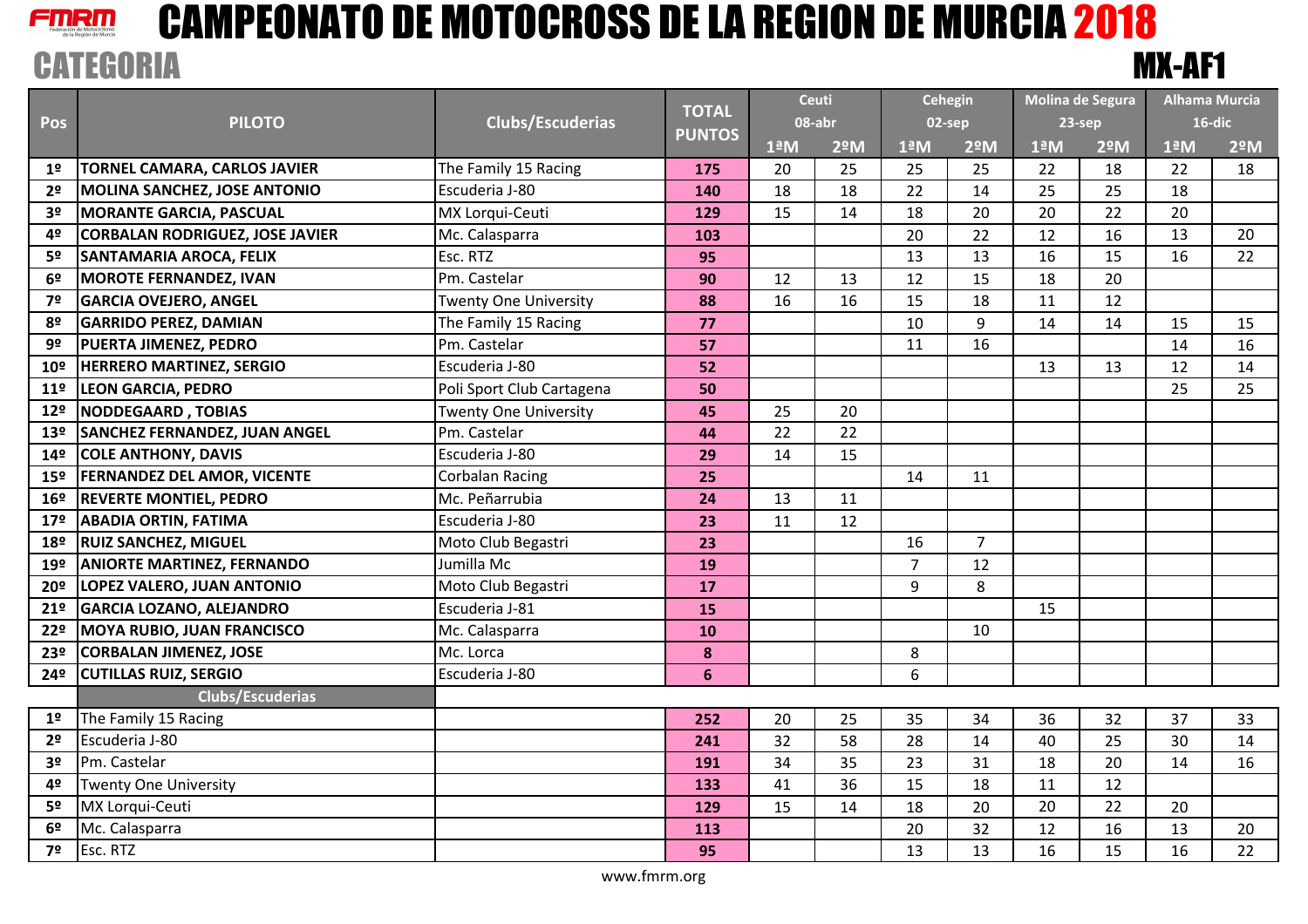

**Región** 

de Murcia

|                 |                                       |                              | <b>TOTAL</b>  |     | <b>Ceuti</b>     |     | Cehegin       |                          | Molina de Segura |               | Cehegin          |     | Alhama de Murcia |
|-----------------|---------------------------------------|------------------------------|---------------|-----|------------------|-----|---------------|--------------------------|------------------|---------------|------------------|-----|------------------|
| Pos             | <b>PILOTO</b>                         | Clubs/Escuderias             |               |     | 08-abr           |     | $02$ -sep     |                          | $23$ -sep        |               | $12$ -oct        |     | $16$ -dic        |
|                 |                                       |                              | <b>PUNTOS</b> | 1ªM | 2 <sup>°</sup> M | 1ªM | $2^{\circ}$ M | $1^{\circ}$ <sub>M</sub> | 2ºM              | $1^{\circ}$ M | 2 <sup>°</sup> M | 1ªM | $2^{\circ}$ M    |
| 1 <sup>o</sup>  | <b>GALLEGO RAMOS, ANTONIO</b>         | Escuderia RTZ                | 225           | 25  | 25               | 25  | 25            | 25                       | 25               | 25            | 25               | 25  |                  |
| 2 <sup>o</sup>  | <b>ARREDONDO GARCIA, JOAQUIN</b>      | Twenty One University        | 182           | 20  | 20               | 22  | 22            | 20                       | 16               | 20            | 20               | 22  |                  |
| 3 <sup>o</sup>  | <b>NAVARRO RUIZ, SAMUEL</b>           | <b>Twenty One University</b> | 132           | 22  | 22               |     |               | 22                       | 22               | 22            | 22               |     |                  |
| 4º              | <b>BASTIDA MARTINEZ, ALVARO</b>       | Moto Club Begastri           | 123           |     |                  | 15  | 18            | 16                       | 18               | 18            | 18               | 20  |                  |
| 5º              | PLANELLES NAVARRO, MAXIMO MERIDIO     | Esc. Carlos                  | 114           | 18  | 18               | 20  | 20            | 18                       | 20               |               |                  |     |                  |
| 6º              | <b>CABALLERO BUSTILLO, BORJA</b>      | <b>Twenty One University</b> | 96            | 14  |                  | 16  | 16            |                          |                  | 16            | 16               | 18  |                  |
| 7º              | <b>GLOVER, LEON MADDISSEN</b>         | Escuderia J-80               | 33            |     |                  | 18  | 15            |                          |                  |               |                  |     |                  |
| 8º              | <b>CUTILLAS JIMENEZ, DANIEL</b>       | The Family 15 Racing         | 30            | 15  | 15               |     |               |                          |                  |               |                  |     |                  |
| 9º              | <b>RAMIREZ MARTINEZ, JORGE</b>        | The Family 15 Racing         | 28            | 12  | 16               |     |               |                          |                  |               |                  |     |                  |
| 10 <sup>°</sup> | <b>MARTINEZ SARMIENTO, ANDREA</b>     | <b>Esc. Carlos</b>           | 16            | 16  |                  |     |               |                          |                  |               |                  |     |                  |
| 11 <sup>°</sup> | <b>PEREZ GARCIA, FRANCISCO JAVIER</b> | Escuderia J-80               | 13            | 13  |                  |     |               |                          |                  |               |                  |     |                  |
| 12º             | <b>BELCHI MARTINEZ, SALVADOR</b>      | <b>Esc. Carlos</b>           | <b>11</b>     | 11  |                  |     |               |                          |                  |               |                  |     |                  |

|                | <b>Clubs/Escuderias</b>      |     |               |    |    |    |    |    |    |                   |    |  |
|----------------|------------------------------|-----|---------------|----|----|----|----|----|----|-------------------|----|--|
| 1 <sup>o</sup> | <b>Twenty One University</b> | 362 | 42            | 42 | 38 | 38 | 42 | 38 | 42 | 42                | 38 |  |
| 2 <sup>o</sup> | <b>Escuderia RTZ</b>         | 225 | 25            | 25 | 25 | 25 | 25 | 25 | 25 | $\sim$ $-$<br>25. | 25 |  |
| 3º             | <b>Esc. Carlos</b>           | 130 | 34            | 18 | 20 | 20 | 18 | 20 |    |                   |    |  |
| 4º             | Moto Club Begastri           | 123 |               |    | 15 | 18 | 16 | 18 | 18 | 18                | 20 |  |
| 5º             | The Family 15 Racing         | 58  | $\sim$<br>ر ے | 31 |    |    |    |    |    |                   |    |  |
| 6º             | <b>Escuderia J-80</b>        | 46  | 13            |    | 18 | 15 |    |    |    |                   |    |  |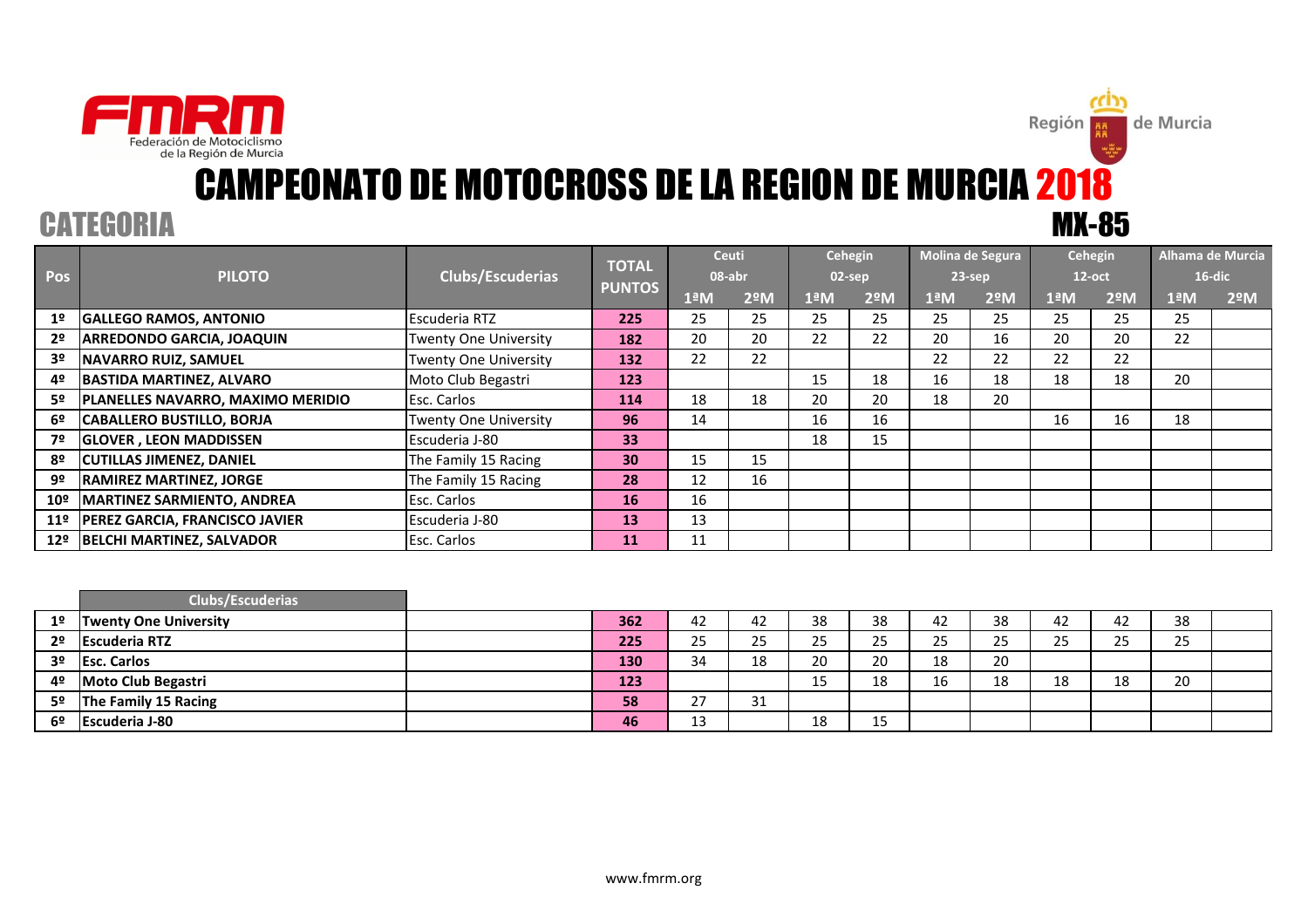

Región **|** 

de Murcia

|                 | <b>PILOTO</b>                             | <b>Clubs/Escuderias</b> | <b>TOTAL</b>  | <b>Ceuti</b><br>08-abr   |     | Cehegin<br>$02$ -sep |                  | Molina de Segura<br>$23$ -sep |               | Cehegin<br>$12$ -oct |                  | Alhama de Murcia<br>$16$ -dic |                  |
|-----------------|-------------------------------------------|-------------------------|---------------|--------------------------|-----|----------------------|------------------|-------------------------------|---------------|----------------------|------------------|-------------------------------|------------------|
| <b>Pos</b>      |                                           |                         | <b>PUNTOS</b> |                          |     |                      |                  |                               |               |                      |                  |                               |                  |
|                 |                                           |                         |               | $1^{\circ}$ <sub>M</sub> | 2ºM | 1ªM                  | 2 <sup>°</sup> M | $1^{\circ}$ <sub>M</sub>      | $2^{\circ}$ M | 1ªM                  | 2 <sup>°</sup> M | $1^{\circ}$ <sub>M</sub>      | 2 <sup>°</sup> M |
| 1 <sup>°</sup>  | <b>VELEZ SAEZ, MARIO</b>                  | Escuderia RTZ           | 213           | 22                       | 25  | 25                   | 25               | 22                            | 22            | 22                   | 25               | 25                            |                  |
| 2º              | <b>GALLEGO RAMOS, PEPE</b>                | Escuderia RTZ           | 200           | 25                       | 22  | 22                   | 22               | 20                            | 20            | 25                   | 22               | 22                            |                  |
| 3º              | SANTAMARIA AROCA, ARIADNA                 | Escuderia RTZ           | 172           | 18                       | 20  | 20                   | 20               | 18                            | 16            | 20                   | 20               | 20                            |                  |
| 4º              | <b>PEREZ NAVARRO, DIEGO</b>               | Twenty One University   | 137           | 16                       | 16  | 15                   | 14               | 14                            | 14            | 15                   | 15               | 18                            |                  |
| 5º              | <b>PEREZ ORTEGA. DAVID</b>                | The Family 15 Racing    | 130           | 15                       | 13  | 13                   | 15               | 12                            | 12            | 18                   | 16               | 16                            |                  |
| 6º              | <b>IMELGAREJO HORTELANO. JAVIER</b>       | Escuderia RTZ           | <b>100</b>    |                          |     | 18                   | 18               | 15                            | 15            | 16                   | 18               |                               |                  |
| 7º              | <b>NAVARRO BERNAL. DANIEL</b>             | Twenty One University   | 72            | 20                       | 18  |                      |                  | 16                            | 18            |                      |                  |                               |                  |
| 8º              | <b>IRUIZ ESQUERDO. PABLO</b>              | Twenty One University   | 56            | 14                       | 15  | 14                   | 13               |                               |               |                      |                  |                               |                  |
| 9º              | <b>TEYSSONNIERE SAORIN, SANTIAGO JOSE</b> | Twenty One University   | 53            | 13                       | 14  |                      |                  | 13                            | 13            |                      |                  |                               |                  |
| $10^{o}$        | <b>ZAMBUDIO GARCIA, JOSE MANUEL</b>       | <b>Escudería Carlos</b> | 50            |                          |     |                      |                  | 25                            | 25            |                      |                  |                               |                  |
| 11 <sup>°</sup> | MARTINEZ DEL BAÑO, MIGUEL ANGEL           | Moto Club Begastri      | 47            |                          |     | 16                   | 16               |                               |               |                      |                  | 15                            |                  |
|                 |                                           |                         |               |                          |     |                      |                  |                               |               |                      |                  |                               |                  |

|                | Clubs/Escuderias             |     |              |         |             |    |          |                      |         |                     |              |  |
|----------------|------------------------------|-----|--------------|---------|-------------|----|----------|----------------------|---------|---------------------|--------------|--|
| 1 <sup>°</sup> | <b>Escuderia RTZ</b>         | 413 | 47           | 47      | 47          | 17 |          | 42                   | 47      | 47                  | 47           |  |
| 2 <sup>o</sup> | <b>Twenty One University</b> | 236 | 36           | 34      | 29          | າາ | 30       | $\mathfrak{D}$<br>ےر | 4F<br>ᅩ | $\sim$ $\sim$<br>15 | 18           |  |
| 3º             | The Family 15 Racing         | 130 | $\sim$<br>∸~ | 12<br>ᅩ | $\sim$<br>ᅩ | ∸  | ∸∸       | $\sim$<br>∸∸         | 18      | 16                  | 16           |  |
| 4º             | <b>Escudería Carlos</b>      | 50  |              |         |             |    | ~-<br>رے | 25                   |         |                     |              |  |
| 5º             | Moto Club Begastri           | 47  |              |         | 16          | 16 |          |                      |         |                     | $\sim$<br>ᅩJ |  |